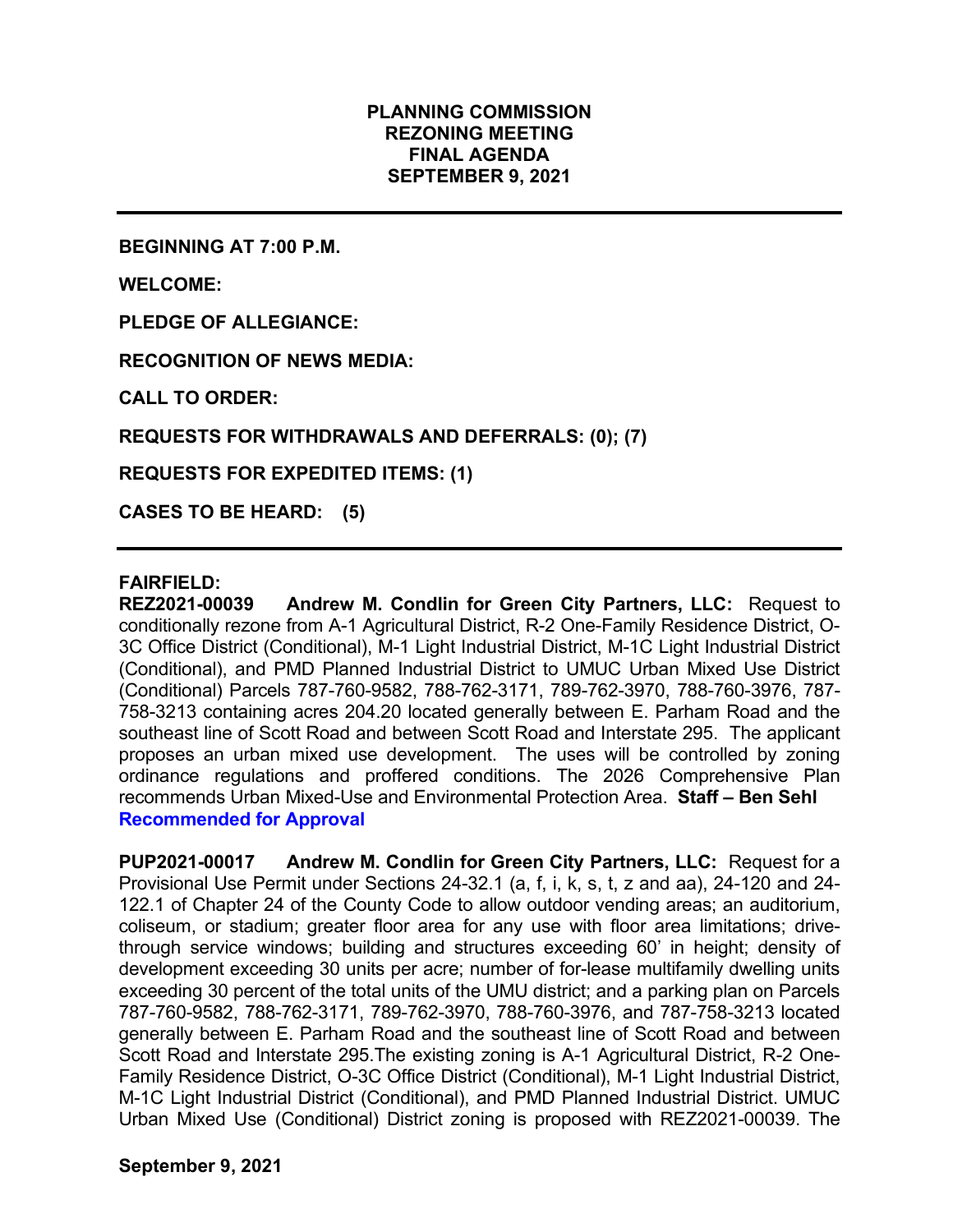2026 Comprehensive Plan recommends Urban Mixed-Use and Environmental Protection Area. Staff – Ben Sehl

Recommended for Approval

REZ2021-00036 Randy Hooker for B&B Properties II LLC: Request to conditionally rezone from M-1 Light Industrial District and R-4 One-Family Residence District to M-1C Light Industrial District (Conditional) Parcel 797-737-0449 containing 5.696 acres located on the east line of Walnut Avenue at its intersection with Ratcliffe Avenue. The applicant proposes office/warehouse uses. The uses will be controlled by zoning ordinance regulations and proffered conditions. The 2026 Comprehensive Plan recommends Light Industry. Part of the site is in the Airport Safety Overlay District and the Enterprise Zone. Staff – Michael Morris (Deferral requested to the October 14, 2021, Meeting) Deferred to the October 14, 2021 Meeting

# VARINA:

REZ2021-00045 Jeffrey P. Geiger for D. R. Horton, Inc: Request to conditionally rezone from R-2AC One-Family Residence District (Conditional), R-5AC General Residence District (Conditional), and RTHC Residential Townhouse District (Conditional) to R-5AC General Residence District (Conditional) (376.961 acres) and RTHC Residential Townhouse District (Conditional) (42.229 acres) Parcels 830-682-3002, 833-686-7681, 832-688-9219, and part of Parcel 833-682-5297 containing 419.19 acres located at the northwest intersection of Yahley Mill and Long Bridge Roads. The applicant proposes townhouses and detached dwellings for sale. The R-5A District allows a minimum lot area of 5,625 square feet and a maximum gross density of 6 units per acre. The RTH District allows a maximum gross density of 9 units per acre. The uses will be controlled by zoning ordinance regulations and proffered conditions. The 2026 Comprehensive Plan recommends Suburban Residential 1, density should not exceed 2.4 units per acre and Environmental Protection Area. Part of the site is in the Airport Safety Overlay District. Staff – Lisa Blankinship (Deferral requested to the November 10, 2021, Meeting) Deferred to the November 10, 2021 Meeting

#### BROOKLAND:

# (Deferred from the August 12, 2021 Meeting)

REZ2021-00042 Jeffrey P. Geiger for Gumenick Properties: Request to conditionally rezone from R-3 One-Family Residence District to UMUC Urban Mixed Use District (Conditional) Parcels 772-740-7798, 772-741-6201, -6408, -6715, -7023, -7440, - 7848, -7905, -8137, -8211, -8357, -8419, -8836, -8968, -9348, -9573, -9839, 773-741- 0179, -0354, -0565, -0945, -1360, -1654, and -2048 containing 8.047 acres located on the north and south lines of Argus Lane at its intersection with Spencer Road. The applicant proposes inclusion in the adjacent UMUC development (Libbie Mill). The uses will be controlled by zoning ordinance regulations and proffered conditions. The 2026 Comprehensive Plan recommends Suburban Residential 2, density should not exceed 3.4 units per acre. The applicant also proposes to amend proffers accepted with Rezoning cases REZ2015-00018 and REZ2018-00044 on Parcels 771-740-8005, -9118, 772-740- 0431, -1137, -1743, -2229, -2836, 773-739-3547, -3784, -9074, 773-740-4815, -5180, - 9572, 774-739-2373, 774-740-0192, -0448, -0863, -3781, -4456, -4637, -4716, -4802, - 5174 and Part of Parcel 774-740-0801 located on the east line of Libbie Avenue

# September 9, 2021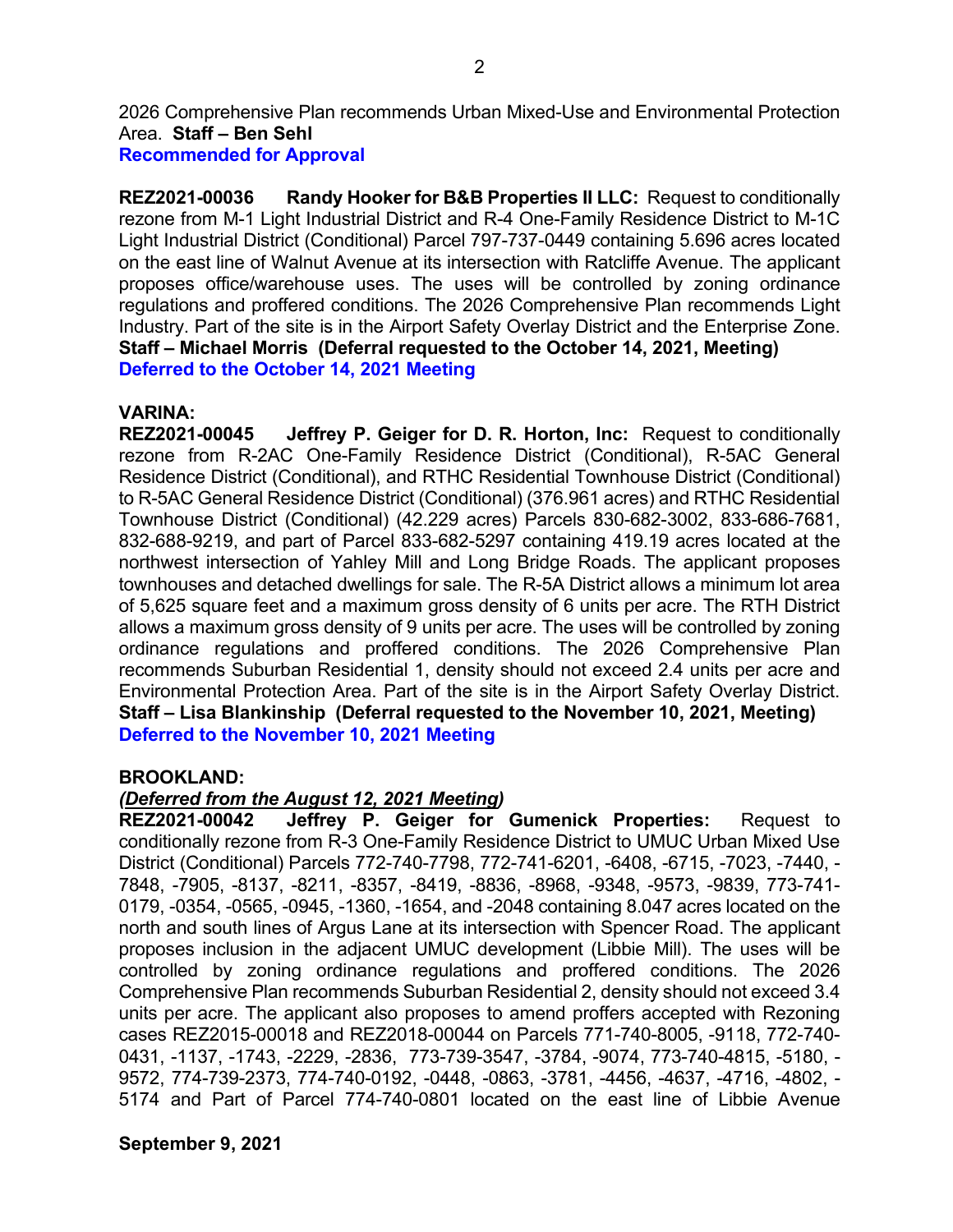approximately 310' north of W. Broad Street (U. S. Route 250) at its intersection with N. Crestwood Avenue, then between the east line of Spencer Road and west line of Staples Mill Road (U.S. Route 33) along the south line of Bethlehem Road. The applicant proposes to amend proffers related to the pattern book; overall density; building height; architecture of apartments, condominiums, and townhomes; restaurant ventilation; road improvements; on-street parking; and, Spencer Road restrictions. The existing zoning is UMUC Urban Mixed-Use District (Conditional). The 2026 Comprehensive Plan recommends Commercial Concentration, Light Industrial, Urban Mixed Use and Environmental Protection Area. A portion of the site along Libbie Avenue north of W. Broad Street (U.S. Route 250) and along Staples Mill Road (U.S. Route 33) is in the Enterprise Zone. Staff – Ben Sehl

Recommended for Approval

# (Deferred from the August 12, 2021 Meeting)

PUP2021-00015 Jeffrey P. Geiger for Gumenick Properties: Request for a Provisional Use Permit under Sections 24-32.1(a, i, n, s, w, z, aa), and 24-122.1 of Chapter 24 of the County Code to incorporate additional property and amend conditions of PUP2018-00016 for the mixed-use development on Parcels 771-740-8005, -9118, 772- 740-0431, -1137, -1743, -2229, -2836, -7798, 772-741-6201, -6408, -6715, -7023, -7440, -7848, -7905, -8137, -8211, -8357, -8419, -8836, -8968, -9348, -9573, -9839, 773-739- 3547, -3784, -9074, 773-740-4815, -5180, -9572, 773-741-0179, -0354, -0565, -0945, - 1360, -1654, -2048, 774-739-2373, 774-740-0192, -0448, -0863, -3781, -4456, -4637, - 4716, -4802, -5174, and Part of Parcel 774-740-0801 located on the east line of Libbie Avenue approximately 310' north of W. Broad Street (U. S. Route 250) at its intersection with N. Crestwood Avenue and between the east line of Libbie Avenue and west line of Staples Mill Road (U. S. Route 33) south of Bethlehem Road. The applicant proposes changes in development standards related to multifamily residential percentage for the mixed-use development. The existing zoning is R-3 One-Family Residence District and UMUC Urban Mixed-Use District (Conditional). UMUC zoning is proposed for the R-3 portion of the development with REZ2021-00042. The 2026 Comprehensive Plan recommends Commercial Concentration, Light Industrial, Urban Mixed Use, Environmental Protection Area, and Suburban Residential 2, density should not exceed 3.4 units per acre. A portion of the site along Libbie Avenue north of W. Broad Street (U.S. Route 250) and along Staples Mill Road (U.S. Route 33) is in the Enterprise Zone.

# Staff – Ben Sehl

#### Recommended for Approval

PUP2021-00019 Andrew Condlin for Green Clean Auto Wash, LLC: Request for a Provisional Use Permit under Sections 24-2306 and 24-4205 of Chapter 24 of the County Code to allow a car wash on Parcel 755-757-9394 located on the north line of W. Broad Street (U.S. Route 250) approximately 140' east of Old Springfield Road. The existing zoning is B-2 Business District. The 2026 Comprehensive Plan recommends Commercial Arterial. Staff – Michael Morris

Recommended for Approval

REZ2021-00046 Andrew M. Condlin for Pemberton Investments, LLC: Request to conditionally rezone from A-1 Agricultural District to R-3 One-Family Residence District

September 9, 2021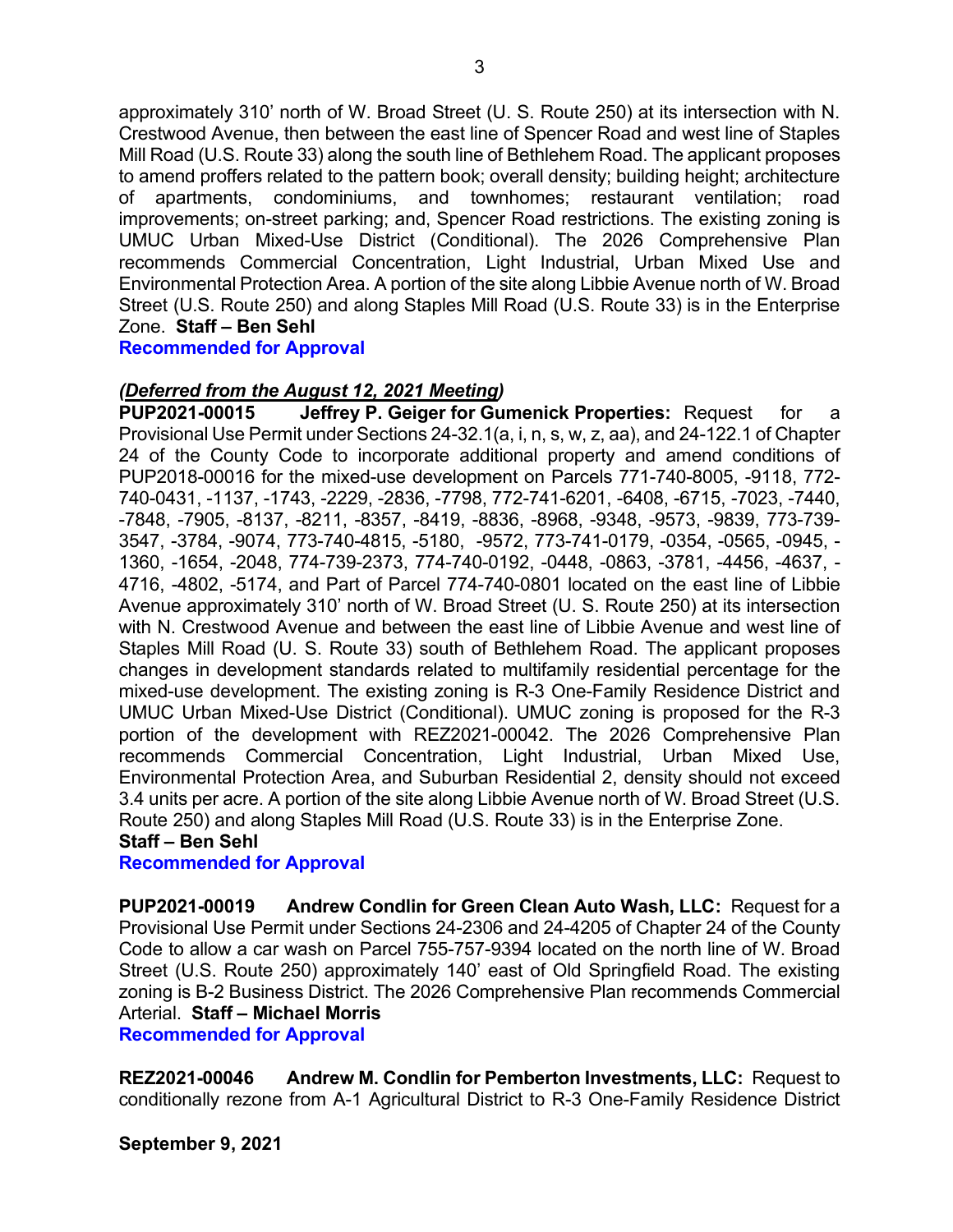(.559 acres) and R-5AC General Residence District (Conditional) (15.635 acres) Parcels 763-771-2993, 763-772-3261, 763-772-4812, and 763-772-5853 containing 16.194 acres located on the north line of Old Mountain Road, approximately 120' north of its intersection with Mountain Road. The applicant proposes a single-family residence and detached dwellings for sale. The R-3 District allows a minimum lot area of 11,000 square feet and a maximum gross density of 3.96 units per acre. The R-5A District allows a minimum lot area of 5,625 square feet and a maximum gross density of 6 units per acre. The uses will be controlled by zoning ordinance regulations and proffered conditions. The 2026 Comprehensive Plan recommends Suburban Residential 1, density should not exceed 2.4 units per acre and Environmental Protection Area. Staff – Kristin Smith (Deferral requested to the October 14, 2021, Meeting)

Deferred to the October 14, 2021 Meeting

# THREE CHOPT:

# (Deferred from the August 12, 2021 Meeting)

REZ2021-00028 Andrew M. Condlin for Lingerfelt Office Properties, LLC: Request to conditionally rezone from O-3C Office District (Conditional) and M-1C Light Industrial District (Conditional) to UMUC Urban Mixed-Use District (Conditional) Parcels 752-767- 4970 and 752-768-2795 containing 12.217 acres located on the east line of Cox Road at its intersection with North Park Drive and the west line of Cox Road approximately 990' north of its intersection with North Park Drive. The applicant proposes an urban mixed-use development. The uses will be controlled by zoning ordinance regulations and proffered conditions. The 2026 Comprehensive Plan recommends Urban Mixed-Use and Environmental Protection Area. The site is in the Innsbrook Redevelopment Overlay District. Staff – Livingston Lewis (Deferral requested to the October 14, 2021, Meeting)

Deferred to the October 14, 2021 Meeting

#### (Deferred from the August 12, 2021 Meeting)

PUP2021-00011 Andrew M. Condlin for Lingerfelt Office Properties, LLC: Request for a Provisional Use Permit under Sections 24-32.1 (n, s, t, v, w, z, aa), 24-120 and 24-122.1 of Chapter 24 of the County Code to allow the following: a parking garage with no associated ground floor retail or useable floor space for residential or nonresidential uses along a façade facing street; building and structures exceeding 60' in height; residential density exceeding 30 units per acre; open space of less than 20 percent; commercial or office square footage of less than 25 percent of the total building square footage of the UMU district; number of for-lease multifamily dwelling units exceeding 30 percent of the total units of the UMU district; and a parking plan on Parcels 752-767-4970 and 752-768-2795 located on the east line of Cox Road at its intersection with North Park Drive and the west line of Cox Road approximately 990' north of its intersection with North Park Drive. The existing zoning is O-3C Office District (Conditional) and M-1C Light Industrial District (Conditional). UMUC zoning is proposed with REZ2021-00028. The 2026 Comprehensive Plan recommends Urban Mixed-Use and Environmental Protection Area. The site is in the Innsbrook Redevelopment Overlay District.

Staff – Livingston Lewis (Deferral requested to the October 14, 2021, Meeting) Deferred to the October 14, 2021 Meeting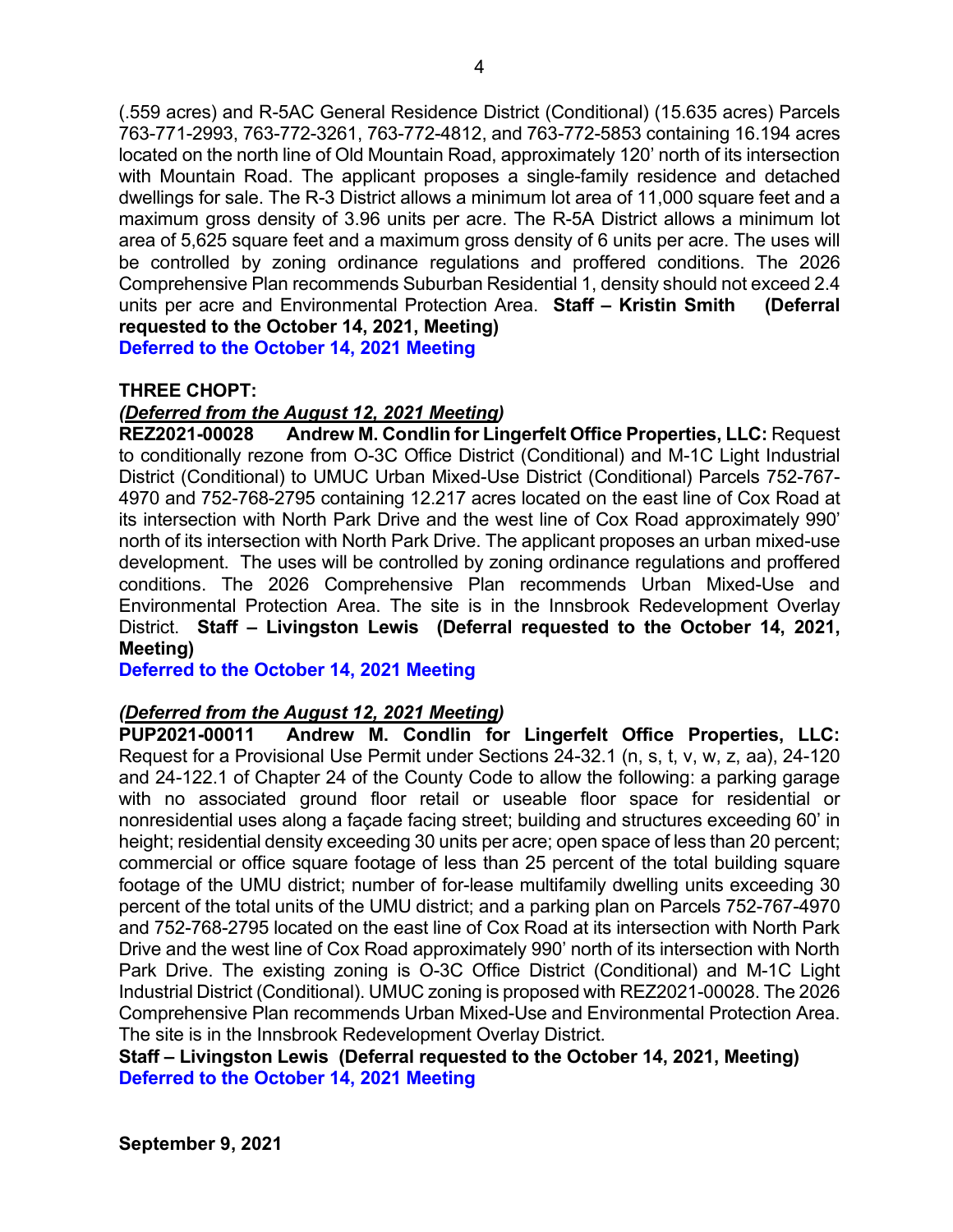# (Deferred from the August 12, 2021 Meeting)

REZ2021-00029 Andrew M. Condlin for Lingerfelt Office Properties, LLC: Request to conditionally rezone from O-3C Office District (Conditional) and B-2C Business District (Conditional) to UMUC Urban Mixed Use District (Conditional) Parcels 748-761-5174, 749- 761-0971, and 750-765-5718 containing 16.486 acres located at the southwest and southeast intersection of Cox Road and Innslake Drive and on the west line of Cox Road at its intersection with Village Run Drive. The applicant proposes an urban mixed-use development. The uses will be controlled by zoning ordinance regulations and proffered conditions. The 2026 Comprehensive Plan recommends Urban Mixed-Use and Environmental Protection Area. The site is in the Innsbrook Redevelopment Overlay District. Staff – Livingston Lewis (Deferral requested to the October 14, 2021, Meeting)

Deferred to the October 14, 2021 Meeting

# (Deferred from the August 12, 2021 Meeting)

PUP2021-00012 Andrew M. Condlin for Lingerfelt Office Properties, LLC: Request for a Provisional Use Permit under Sections 24-32.1 (n, s, t, v, w, z, aa), 24-120 and 24- 122.1 of Chapter 24 of the County Code to allow the following: a parking garage with no associated ground floor retail or useable floor space for residential or nonresidential uses along a façade facing street; building and structures exceeding 60' in height; residential density exceeding 30 units per acre; building and structures exceeding 60' in height; residential density exceeding 30 units per acre; open space of less than 20 percent; commercial or office square footage of less than 25 percent of the total building square footage of the UMU district; number of for-lease multifamily dwelling units exceeding 30 percent of the total units of the UMU district; and a parking plan on Parcels 748-761-5174, 749-761-0971, and 750-765-5718 located at the southwest and southeast intersection of Cox Road and Innslake Drive and on the west line of Cox Road at its intersection with Village Run Drive. The existing zoning is O-3C Office District (Conditional) and B-2C Business District (Conditional). UMUC zoning is proposed with REZ2021-00029. The 2026 Comprehensive Plan recommends Urban Mixed-Use and Environmental Protection Area. The site is in the Innsbrook Redevelopment Overlay District. Staff - Livingston Lewis (Deferral requested to the October 14, 2021, Meeting)

Deferred to the October 14, 2021 Meeting

REZ2021-00038 Andrew M. Condlin for Bacova SP, LLC: Request to conditionally rezone from A-1 Agricultural District to R-5AC General Residence District (Conditional) Parcel 738-767-3732 containing 2.774 acres located on south line of Kain Road approximately 800' west of its intersection with Pouncey Tract Road (State Route 271). The applicant proposes detached dwellings for sale with zero lot lines. The R-5A District allows a minimum lot area of 5,625 square feet and a maximum gross density of 6 units per acre. The uses will be controlled by zoning ordinance regulations and proffered conditions. The 2026 Comprehensive Plan recommends Suburban Mixed Use, density should not exceed 4 units per acre. Staff - Michael Morris (Expedited Agenda Requested)

Recommended for Approval